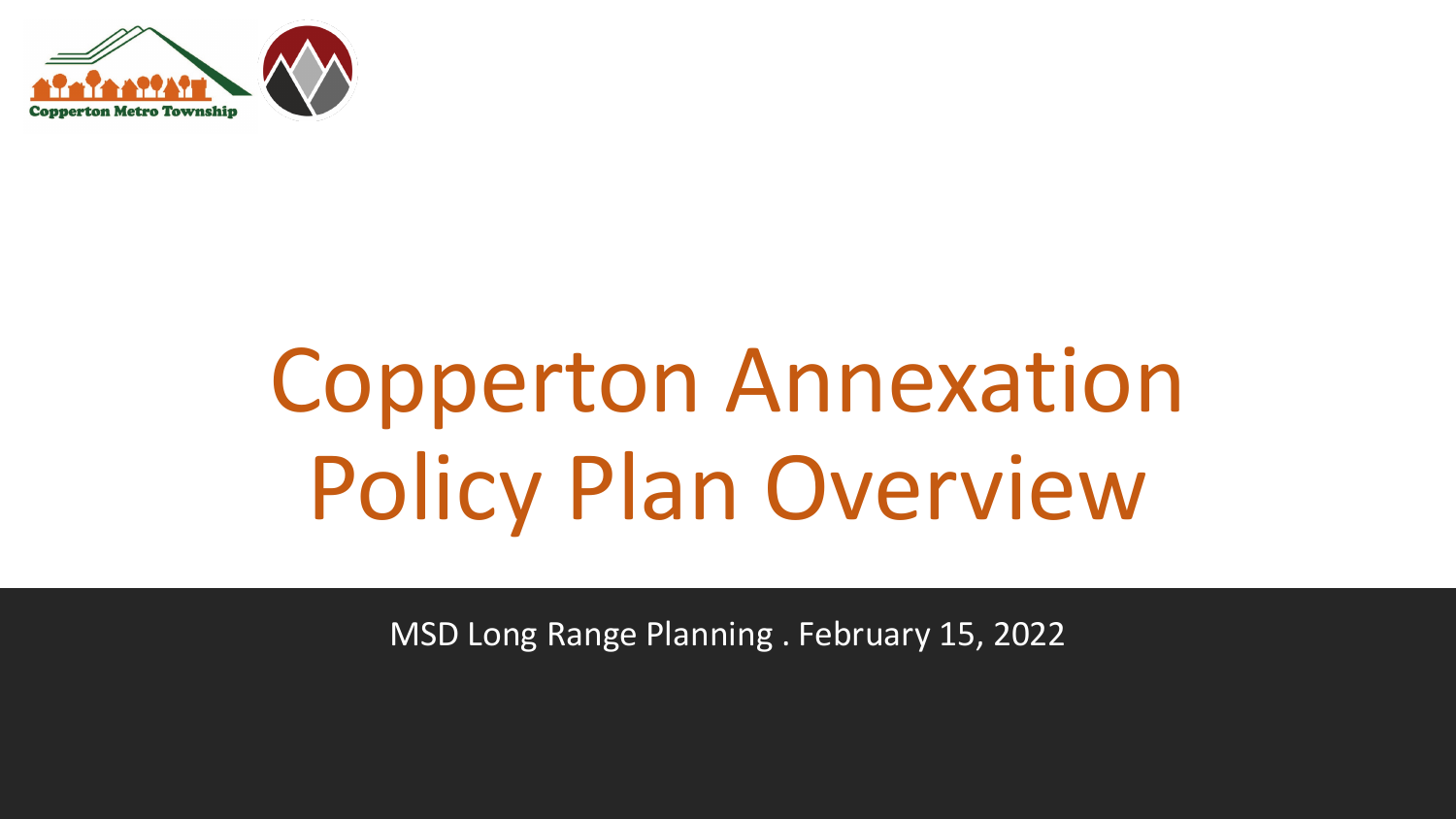

#### **Purpose of the Annexation Policy Plan:**

- **State Code prohibits any municipality from annexing territory until it has prepared and adopted an Annexation Policy Plan (§10-2- 401.5)**
- Ensure that annexed territory achieves a purpose consistent with the character and vision of Copperton:
	- Set-aside land for small-scale, desirable commercial use
	- Buffer the historic core from encroaching development
	- Provide access to recreational amenities
- Plan for the provision of services and mitigate any potential negative impacts from annexation
- Receive notification on projects proposed in expansion areas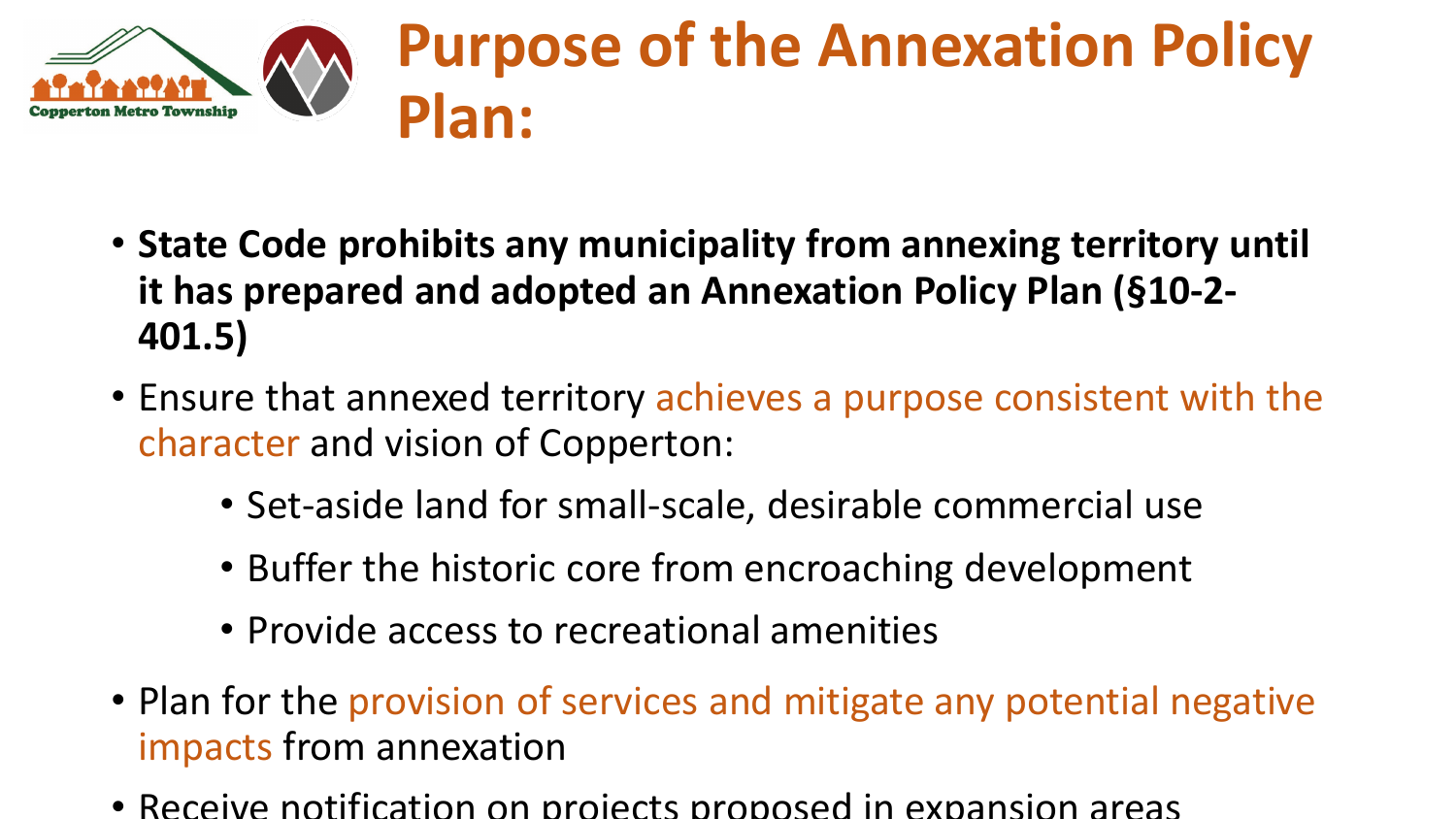

- For the past few years, Copperton has been in discussion with Rio Tinto and thinking about a potential Annexation Policy Plan
- Copperton General Plan adopted in 2020: saw opportunities for future annexation to provide community-desired amenities and protect the integrity of the community's historic core
- In December 2021, Copperton identified parcels desirable for future annexation
- MSD Planning Staff contacted to help prepare Policy Plan consistent with State Code and reflective of Copperton's needs and desires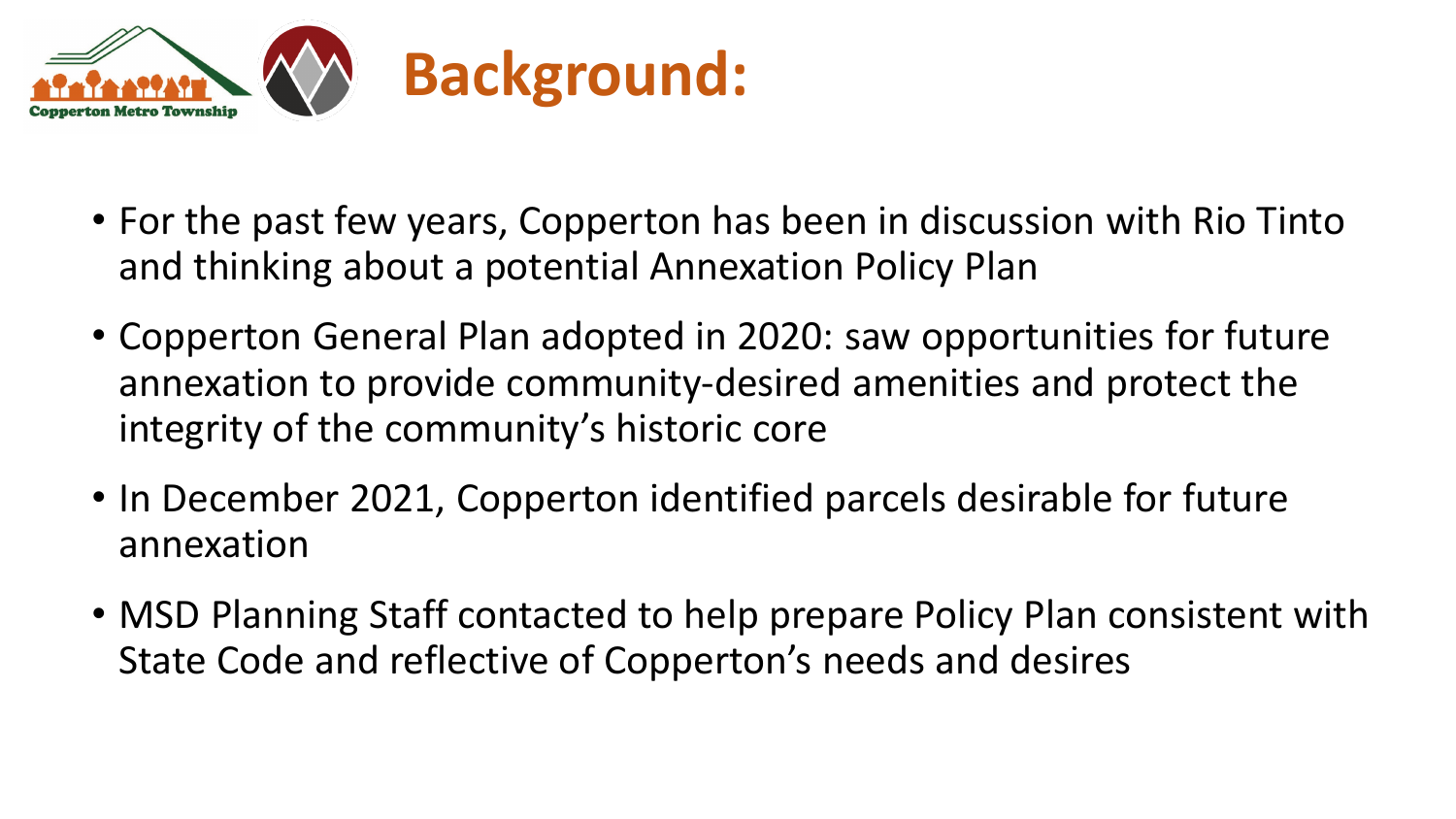

#### **State Code Requirement**

**In preparing an Annexation Policy Plan, the municipality must include and address the following:** 

- Map of the expansion area
- 2. Character of the community
- 3. Need for municipal services in developed and undeveloped unincorporated areas
- 4. Plans for extension of municipal services
- 5. How the services will be financed
- 6. Estimate of the tax consequences to residents both currently within the municipal boundaries and in the expansion area
- 7. Interests of all affected entities

#### **In the development, consideration, and adoption of its Annexation Policy Plan, the municipality must also:**

- 1. Avoid gaps between or overlaps with the expansion areas of other municipalities
- 2. Consider population growth projections for the municipality and adjoining areas for the next 20 years, as well as residential, commercial, and industrial land needs in that time
- 3. Consider current and projected costs of infrastructure, urban services and

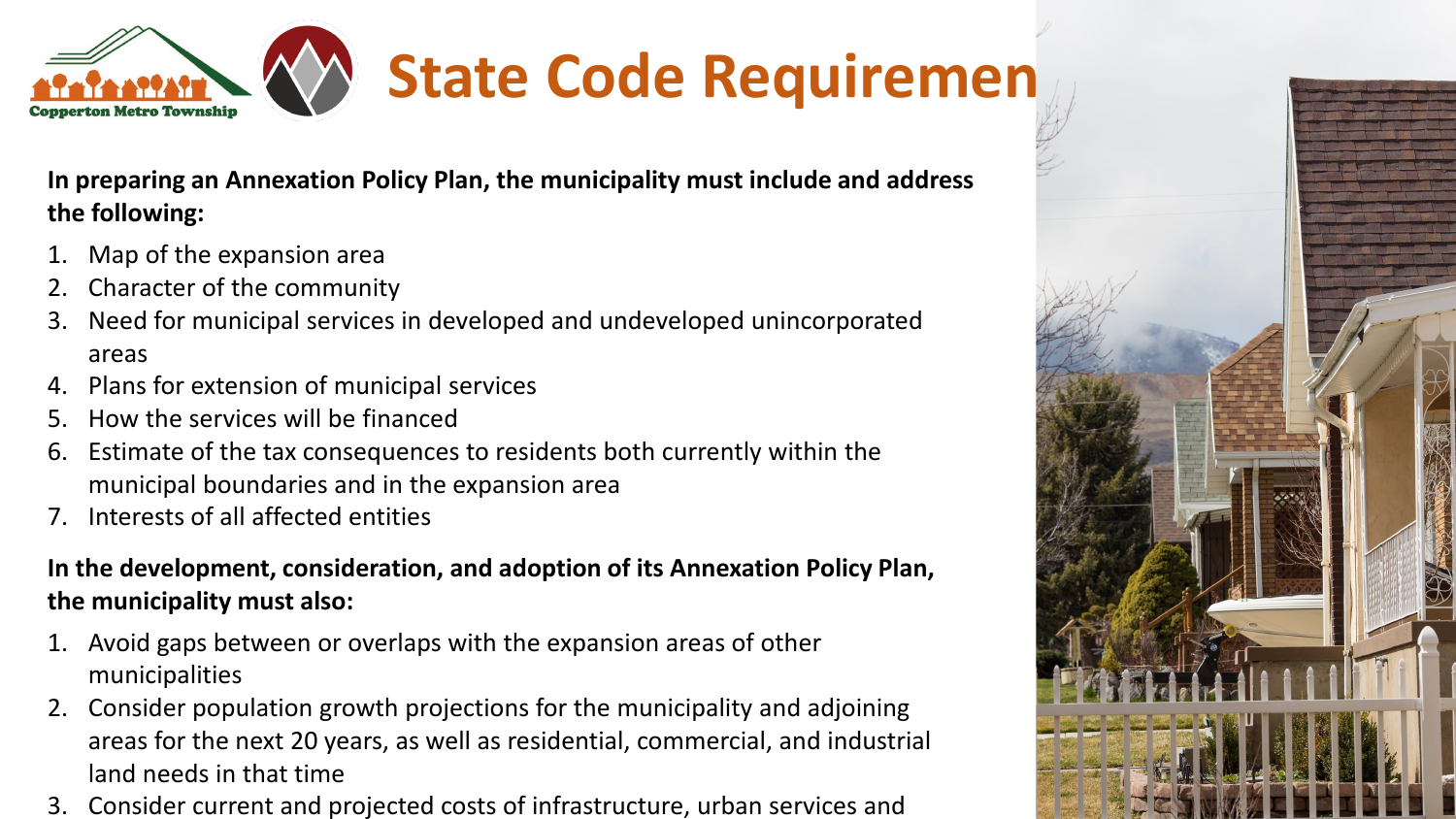

### **Annexation Policy Plan Content:**

- Who Are We? (Overview of Copperton and Values)
- What Does Annexation Mean to Copperton? (Justification)
- Purposes of the Policy
- Copperton Potential Expansion Areas
- Proposed Future Land Uses
- Current and Projected Costs of Infrastructure, Services
- Statements of Affected Entities (PURPOSE OF TONIGHT)
- Annexation Criteria (The Policies)
- Appendix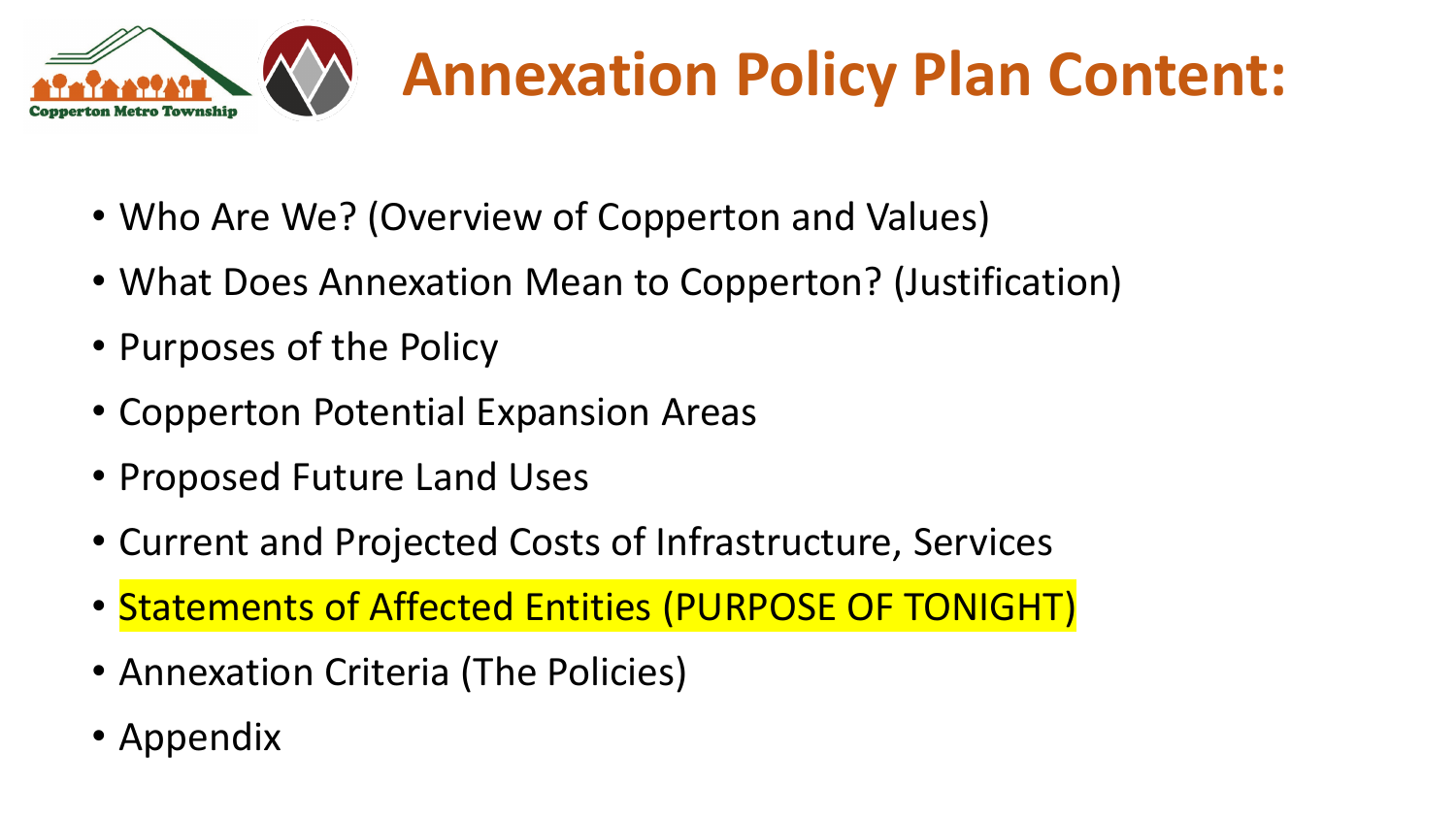## **The Main Ideas: Expansion Areas**



Prepared by the Greater Salt Lake Municipal Services District, Long Range Planning Team (January 2022).

**Copperton Metro Township**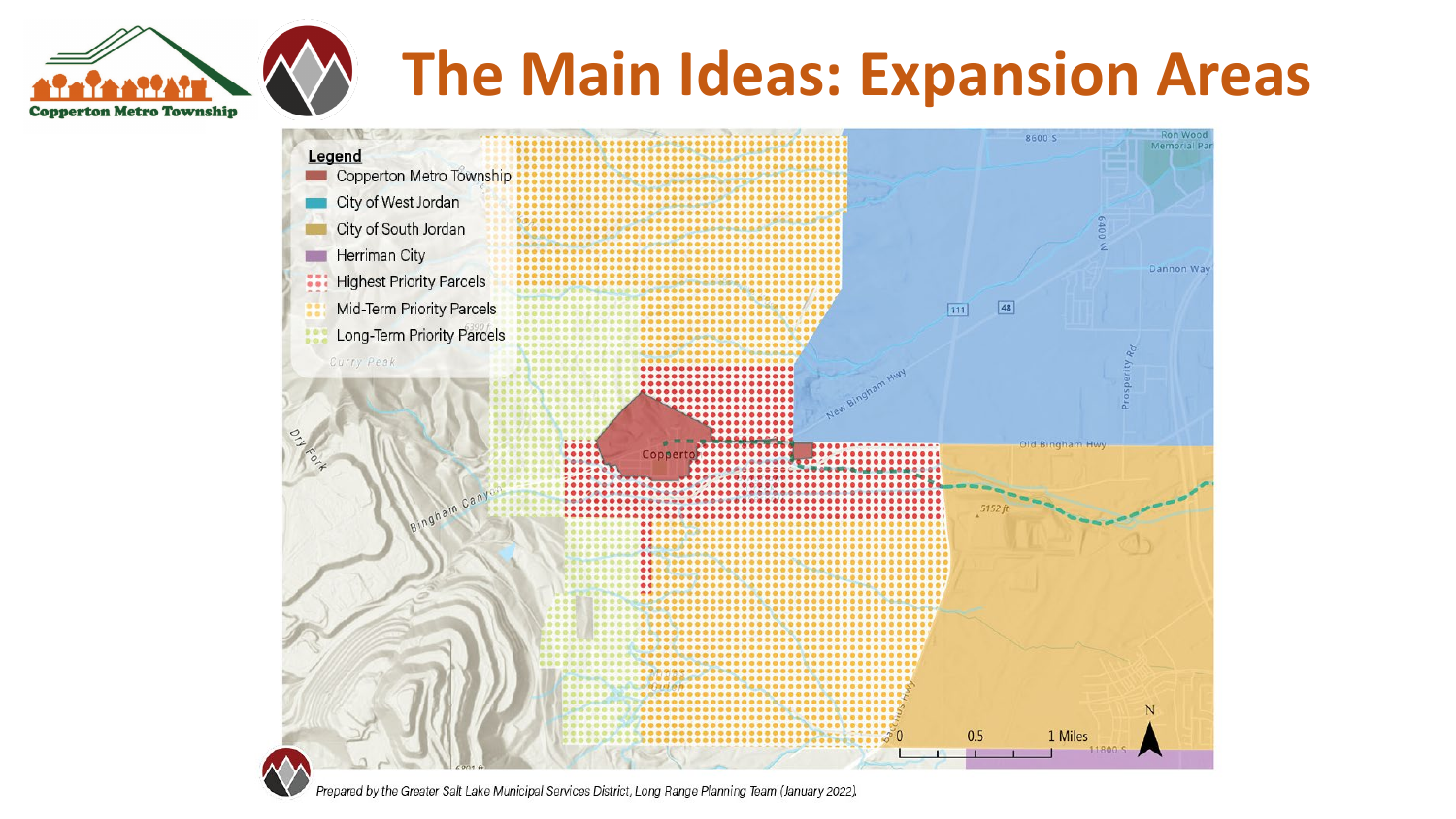

#### **The Main Ideas: Expansion Areas Future Land Use**

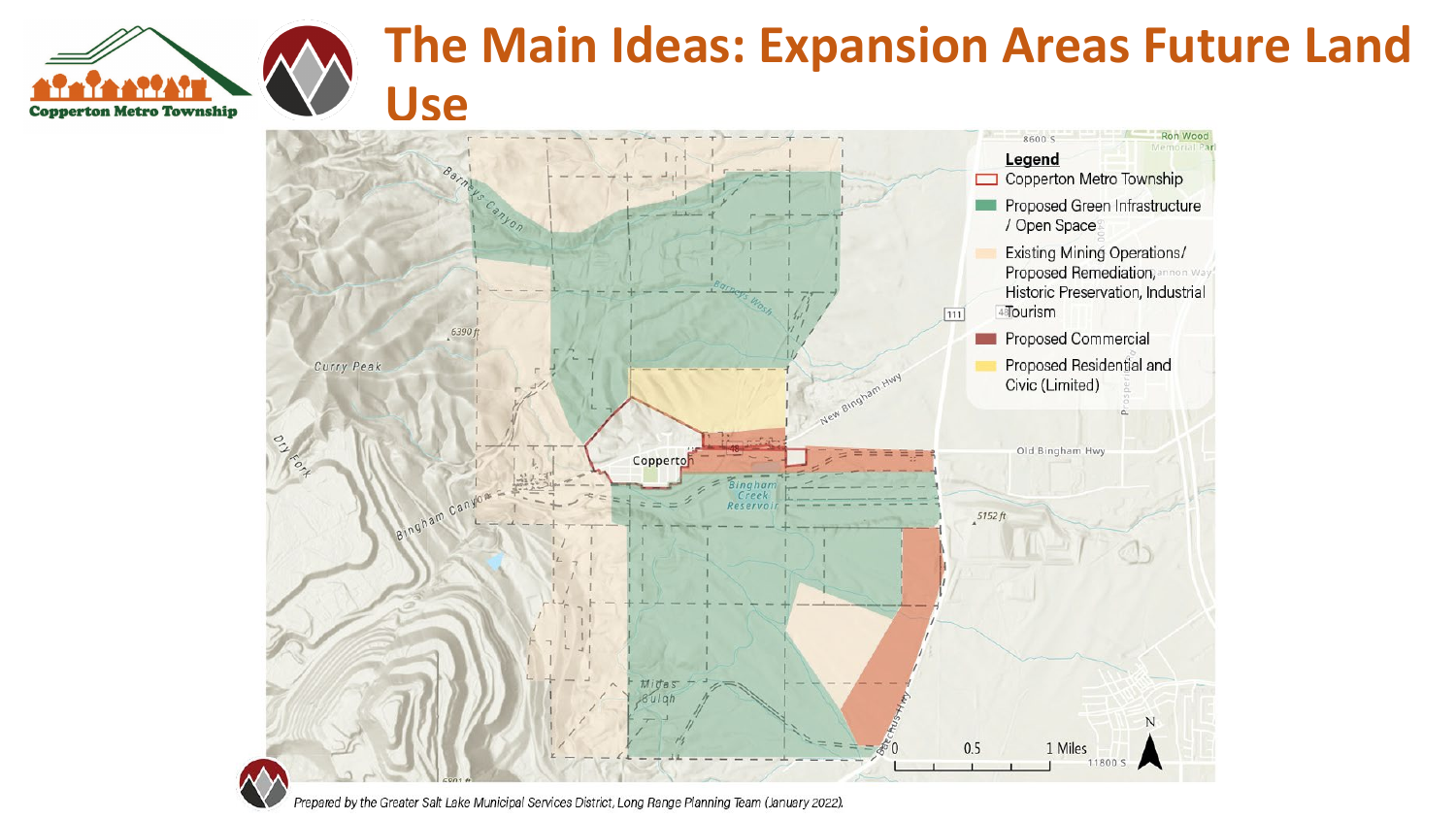

### **The Main Ideas: Policies**

- 24 drafted policies describing how Copperton will evaluate proposed annexations
- Policies are intended to:
	- Meet State Code Requirements
	- Promote Responsible Stewardship of Municipal and Natural Resources
	- Facilitate Annexation When Beneficial to Copperton's Interests
	- Prevent Placing Burden on Residents to Finance Future Annexation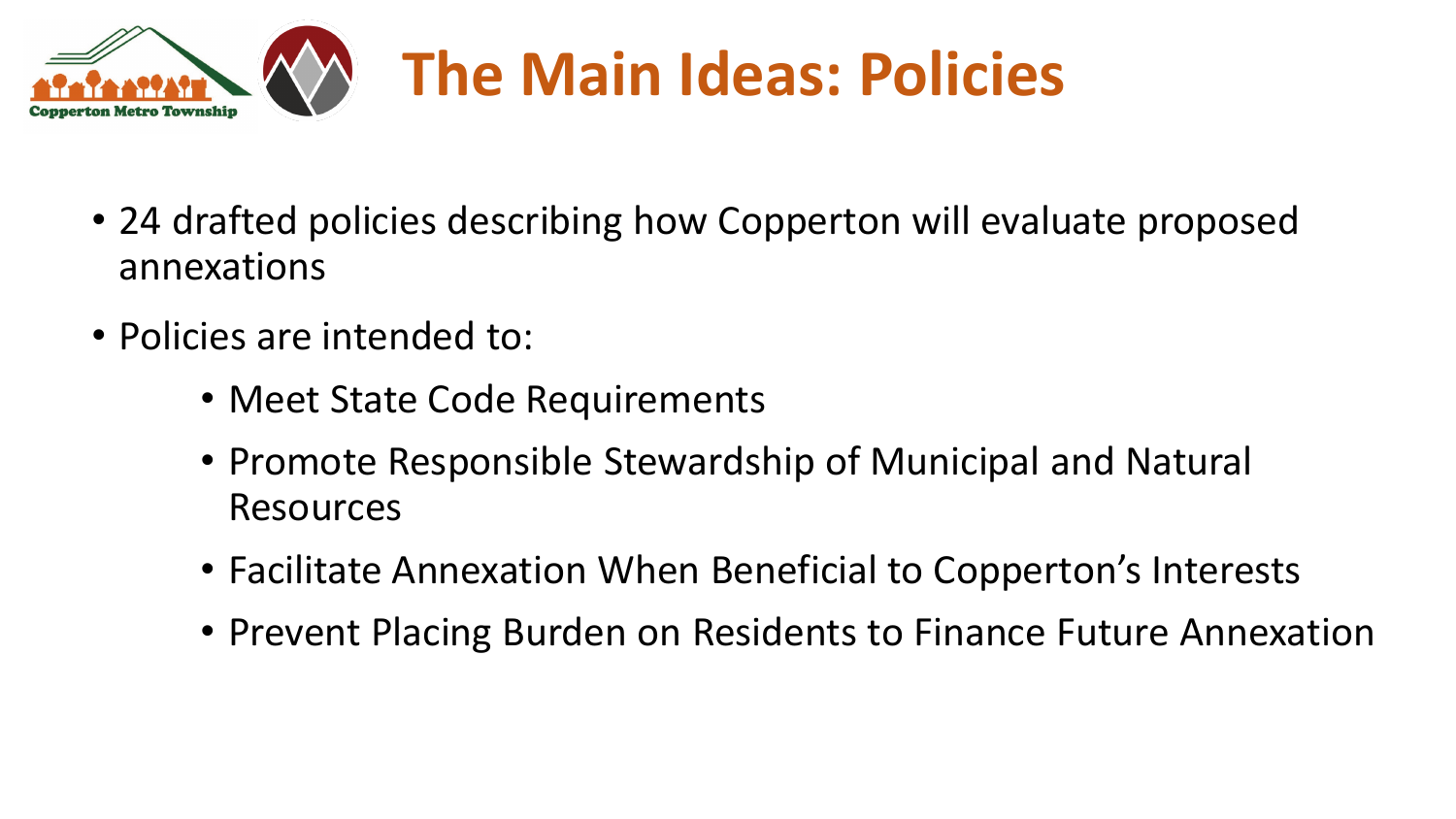

**Tonight and 10 days after:** Receive comment from Affected Entities

**Next:** Make revisions to draft as directed by Planning Commission

**After Revisions:** Planning Commission holds public hearing to consider any revisions made to Policy Plan; may recommend to Council

**After Recommendation:** Council holds public hearing to consider Policy Plan; may adopt with or without revisions or not adopt

**Future**: Planning Staff works with municipality to codify processes for receiving and deciding on annexation petitions.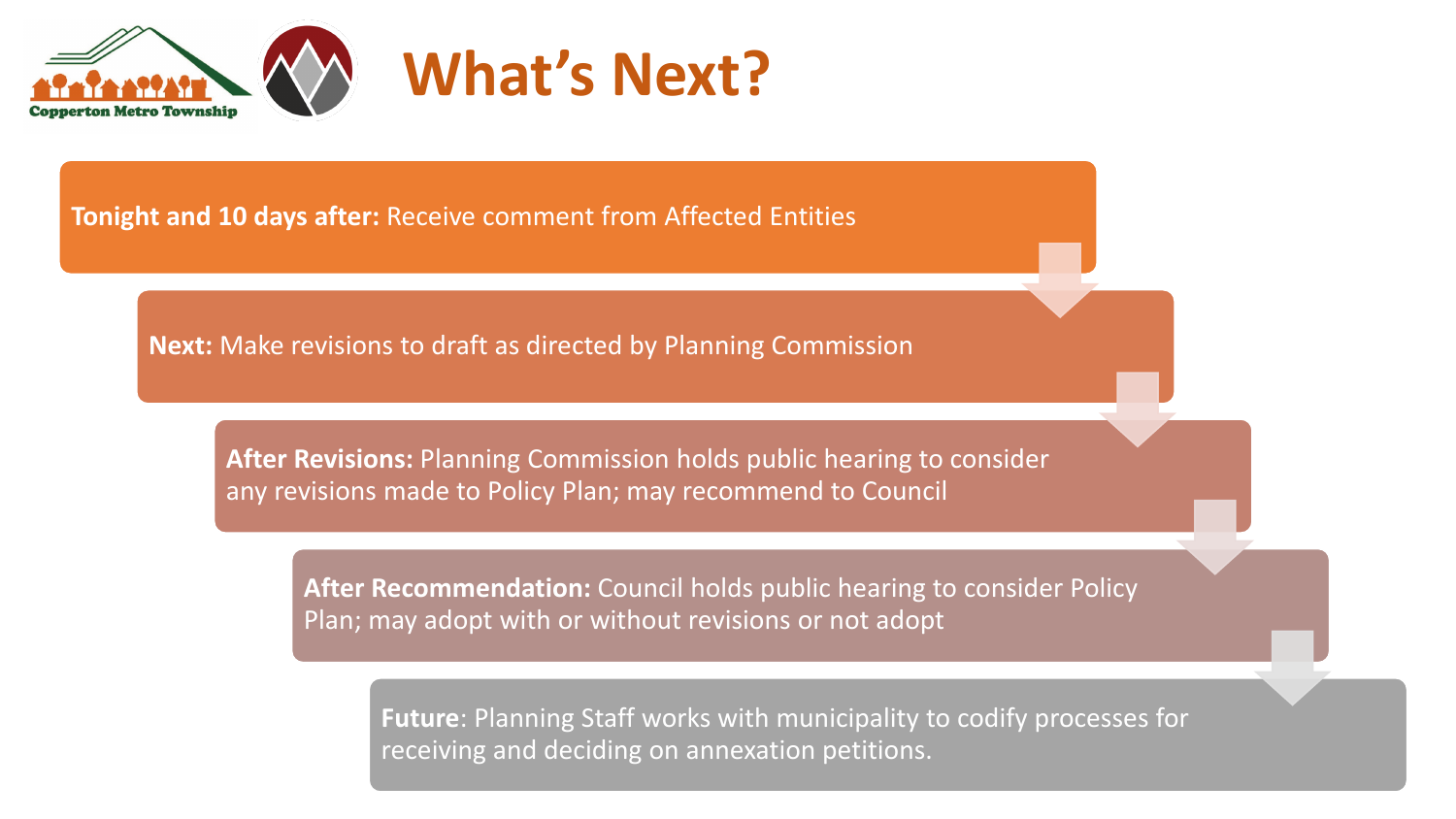

- An Annexation Policy Plan provides criteria for considering a petition for annexation; **this is not itself an annexation**
- The vast majority of land in the proposed Expansion Areas is owned by Rio Tinto Kennecott
- MSD is the service provider for unincorporated Salt Lake County; annexation from unincorporated County into Copperton would result in few service disruptions